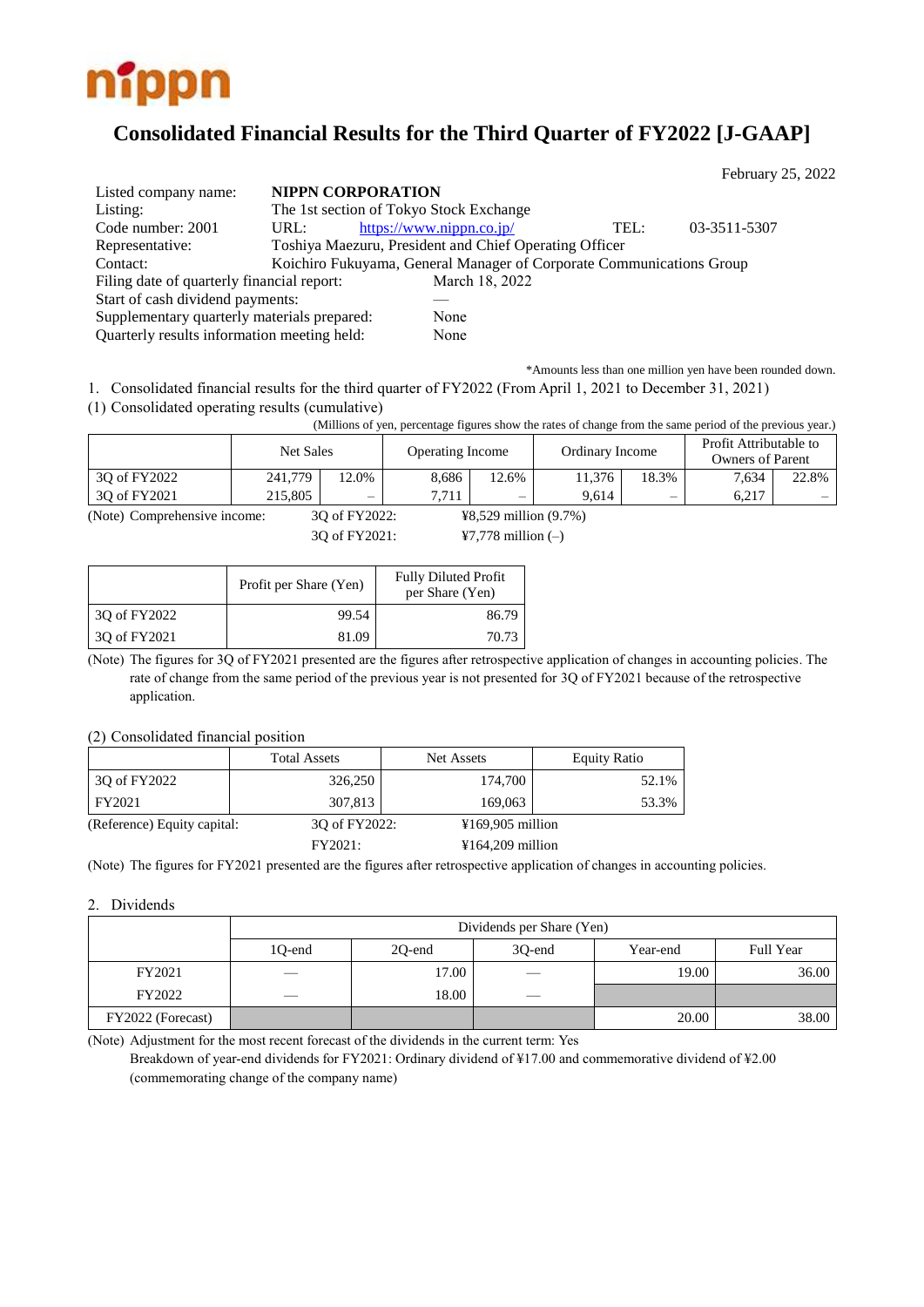### 3. Forecast of the consolidated financial results for FY2022 (From April 1, 2021 to March 31, 2022)

|--|

|           | <b>Net Sales</b> |       | <b>Operating Income</b> |      | Ordinary Income |      | Profit Attributable<br>to Owners of<br>Parent |      | Profit per Share<br>Yen |
|-----------|------------------|-------|-------------------------|------|-----------------|------|-----------------------------------------------|------|-------------------------|
| Full year | 320,000          | 11.0% | 1.100                   | 7.0% | 12,700          | 0.3% | 9.000                                         | 4.2% | 17.35                   |

(Note) Adjustment for the most recent forecast of the consolidated financial results in the current term: None

### \* Notes

- (1) Significant changes in subsidiaries during the current quarter (changes in specified subsidiaries in accordance with changes in the scope of consolidation): None
- (2) Adoption of special accounting methods for preparation of quarterly consolidated financial information: None
- (3) Changes in accounting policies, accounting estimates and retrospective restatements
- 1) Changes in accounting policies due to revisions of accounting standards: Yes
- 2) Changes other than 1): None
- 3) Changes in accounting estimates: None
- 4) Retrospective restatements: None
- (Note) For details, please refer to "2. Quarterly Consolidated Financial Statements and Primary Notes (3) Notes on quarterly consolidated financial information (Changes in accounting policies)" on page 10.

### (4) Number of shares issued and outstanding (common stock)

| 1) Number of shares outstanding at<br>the end of each period (including<br>treasury shares): | 3Q of FY2022 | 78.824,009 | shares $FY2021$             | 78,824,009 | shares |
|----------------------------------------------------------------------------------------------|--------------|------------|-----------------------------|------------|--------|
| 2) Number of treasury shares at the<br>end of each period:                                   | 3Q of FY2022 | 2,087,023  | shares   FY2021             | 2,093,223  | shares |
| 3) Average number of shares<br>(quarterly consolidated<br>cumulative period):                | 3Q of FY2022 | 76,696,200 | shares $\vert$ 3Q of FY2021 | 76,677,010 | shares |

- \* These consolidated financial results are outside the scope of quarterly review procedures by certified public accountants or an audit corporation.
- \* Explanation regarding the appropriate use of projected financial results and other special instructions

Descriptions regarding the future, including the financial outlook contained in this material, are based on certain information currently available to the Company and particular assumptions, which are, at the discretion of the Company, deemed reasonable, and actual financial results may significantly vary due to various factors. Please refer to "1. Qualitative Information on Quarterly Consolidated Financial Results, (3) Information on forecast of the consolidated financial results" on page 5 for information on preconditions underlying the above outlook and other related information.

Rates of change from the same period of the previous year are the rates compared with the figures after retrospective application of changes in accounting policies.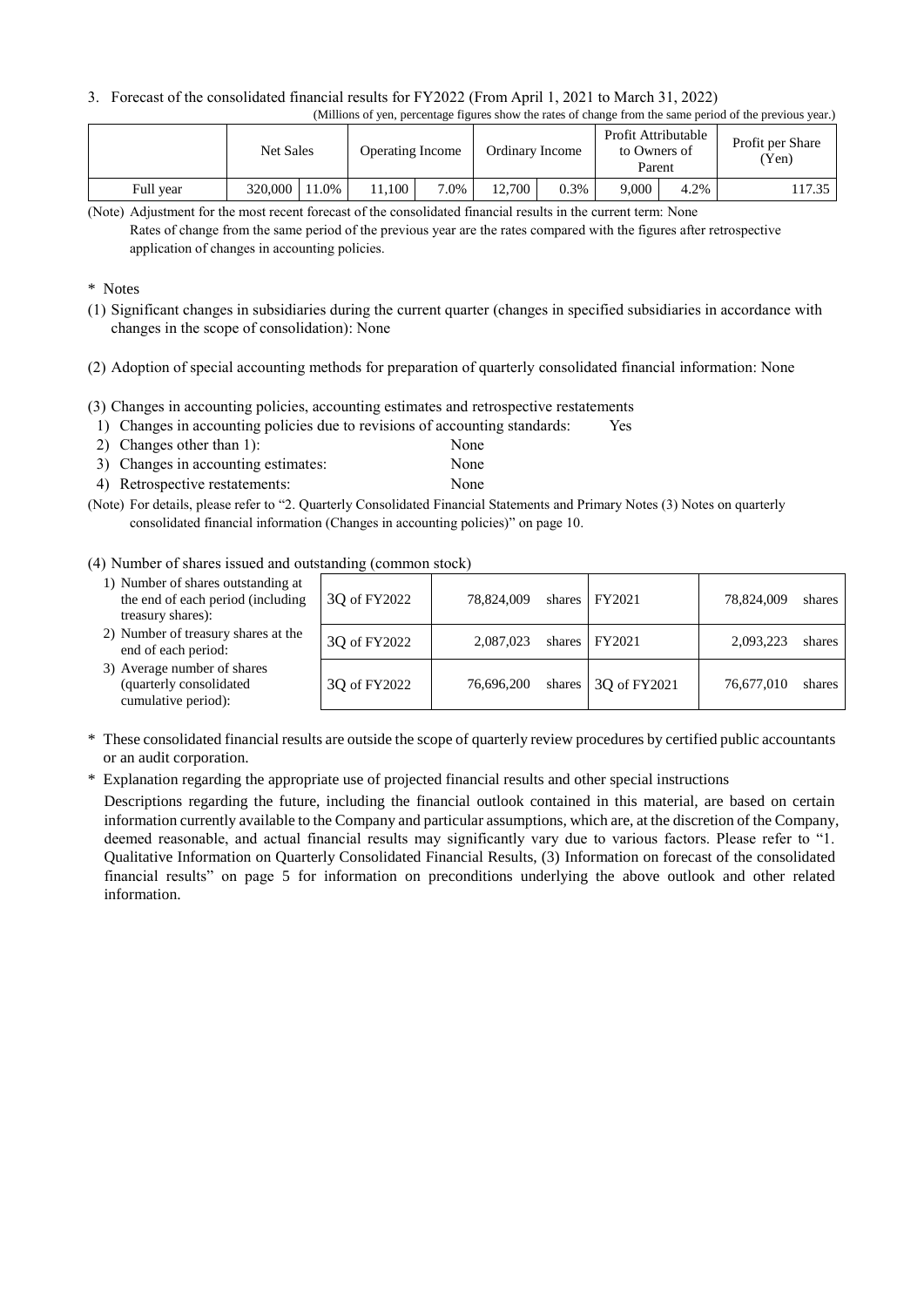## Contents

| 1.  |  |
|-----|--|
|     |  |
| (2) |  |
| (3) |  |
| 2.  |  |
| (1) |  |
| (2) |  |
|     |  |
|     |  |
| (3) |  |
|     |  |
|     |  |
|     |  |
|     |  |
|     |  |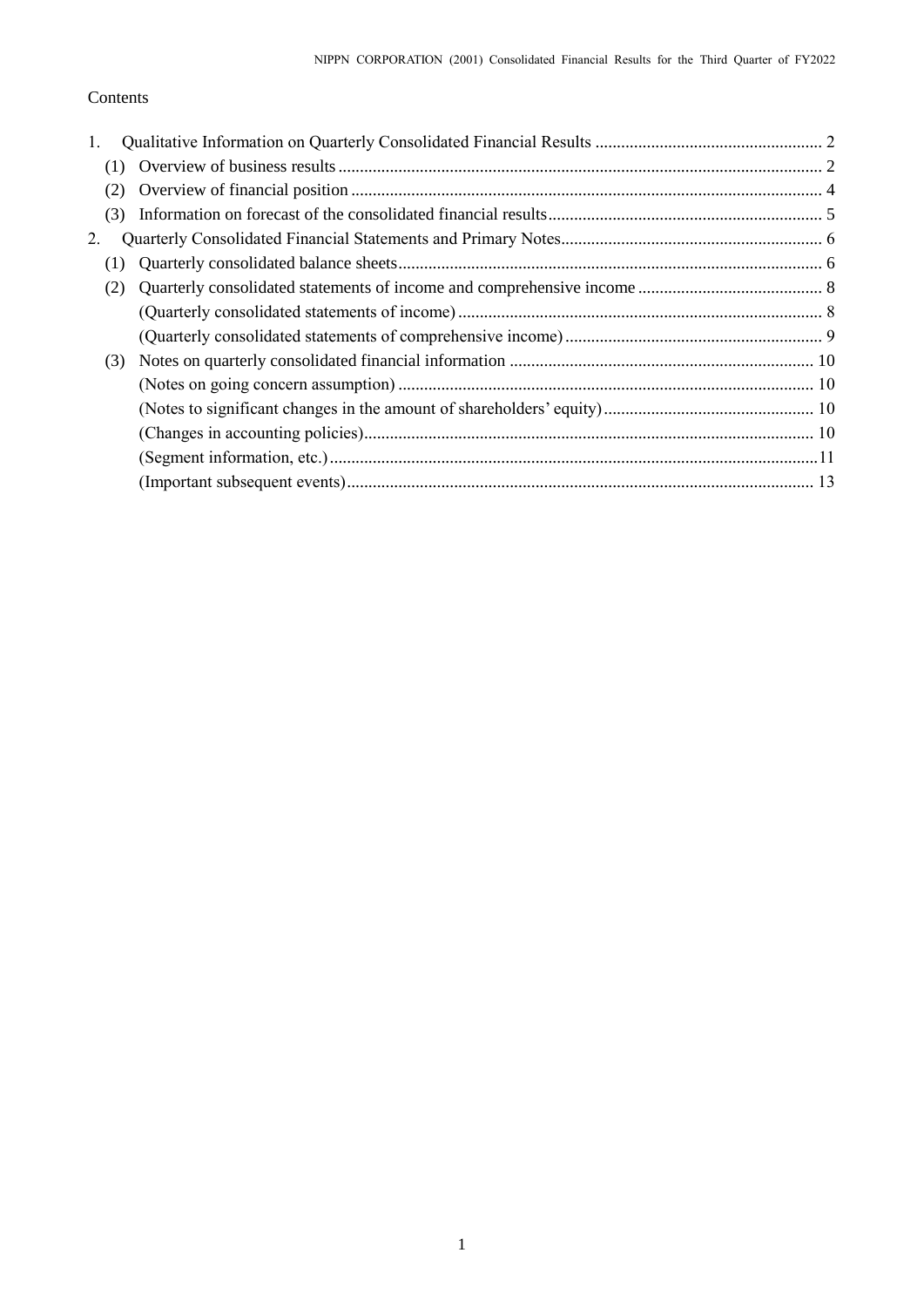(Millions of yen)

#### <span id="page-3-0"></span>**1. Qualitative Information on Quarterly Consolidated Financial Results**

### <span id="page-3-1"></span>**(1) Overview of business results**

|                                            | First nine months of<br>Fiscal 2021 | First nine months of<br>Fiscal 2022 | Difference | Change |
|--------------------------------------------|-------------------------------------|-------------------------------------|------------|--------|
| Net sales                                  | 215,805                             | 241,779                             | 25,973     | 112.0% |
| Operating income                           | 7.711                               | 8,686                               | 974        | 112.6% |
| Ordinary income                            | 9,614                               | 11,376                              | 1,762      | 118.3% |
| Profit attributable<br>to owners of parent | 6,217                               | 7,634                               | 1.416      | 122.8% |

During the first nine months of the fiscal year ending March 31, 2022, amid the ongoing COVID-19 pandemic, the rising vaccination rate helped economic activity in Japan start returning to normal. However, the emergence of a new variant of the COVID-19 virus caused a resurgence of infection. As a result, prospects for the Japanese economy have remained uncertain.

In the food industry, the spread of COVID-19 brought about significant changes in consumer behavior, such as growth of delivery services and an increase in eating at home, and an increase in demand for products for consumption at home as people refrain from going out. Moreover, soaring prices of raw materials and crude oil and the trend of foreign exchange rates are among the factors contributing to the persisting unpredictability of the business environment.

In these circumstances, while thoroughly implementing measures to prevent the spread of COVID-19 and according the top priority to customers' safety and security and employees' health, the Group is continuing production at all its plants in Japan and abroad, and thus maintaining a business system to fulfill its social responsibility as a food enterprise.

Meanwhile, the Group is pursuing sustainable growth as a multifaceted food enterprise. We are reinforcing the existing business by reducing costs and strengthening sales while, at the same time, vigorously investing in promising fields to strengthen the business foundation based on a flexible approach in an unprecedented business environment.

In these circumstances, the Company decided to construct a new flour mill on the site in Chita City, Aichi Prefecture, and expand facilities of the Kobe-Konan Mill in the ongoing reorganization of the production structure. The new plant will be a state-of-the-art flour mill that will take the Sustainable Development Goals (SDGs) into consideration while achieving enhanced productivity.

Although the Group recorded expenses related to a system failure caused by a cyberattack that occurred on July 7, 2021, as an extraordinary loss, net sales and profits were both higher than the levels for the same period of the previous year, because the frozen food category's brisk performance continued owing to increasing demand for products for consumption at home and a recovery in demand for food in the professional-use category and ready-made meals that exceeded expectations following sluggishness in 2020. Consolidated net sales for the first nine months of fiscal 2022 increased by 12.0% year on year to ¥241,779 million, operating income increased by 12.6% to ¥8,686 million, ordinary income increased by 18.3% to ¥11,376 million, and profit attributable to owners of parent increased by 22.8% to ¥7,634 million.

The performance of individual business segments was as follows.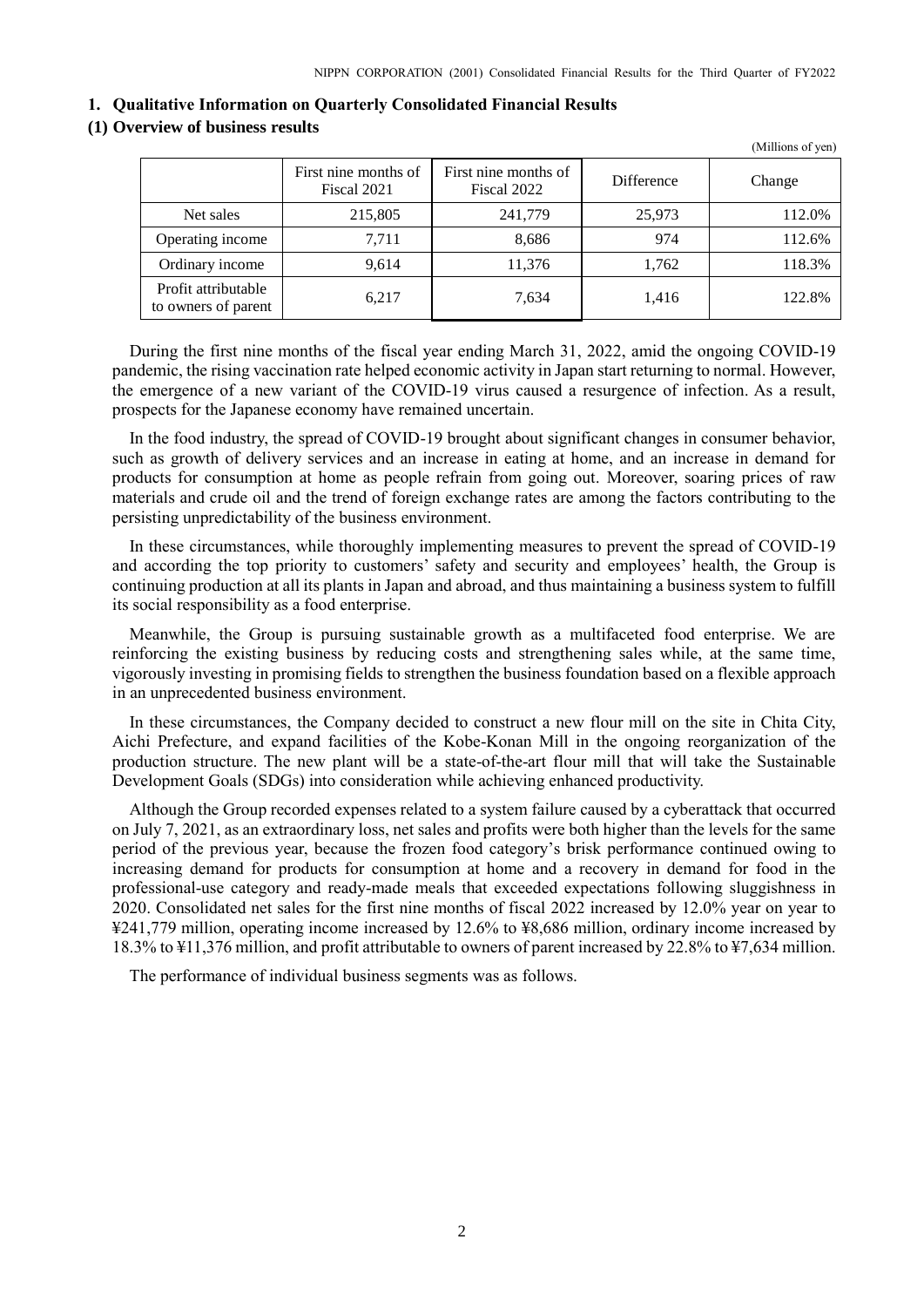### 1) Flour Milling

|                  | First nine months of<br>Fiscal 2021 | First nine months of<br>Fiscal 2022 | <b>Difference</b> | Change |
|------------------|-------------------------------------|-------------------------------------|-------------------|--------|
| Net sales        | 70.417                              | 72.247                              | 1,830             | 102.6% |
| Operating income | 3.939                               | 4.494                               | 555               | 114.1% |

The Group is strengthening quality control in response to the growing preoccupation with the safety and security of food throughout society. At the same time, to address customer needs and diversifying food preferences, the Group promoted sales initiatives with a view to resolving the issues that concern customers. Despite operating in an environment in which the impact of COVID-19 was expanding, we strove to strengthen initiatives in partnership with customers, and enhance sales capabilities and brand power, and promoted sales activities.

As a result, sales of wheat flour and sales of wheat bran, a by-product, were higher than the levels for the same period of the previous year.

In line with the increase of government sales prices (tax inclusive) of imported wheat by 5.5% on average for the five key products in April 2021 and by 19.0% in October 2021, we revised the prices of our products in June 2021 and December 2021, respectively.

As a result, net sales for the Flour Milling segment increased by 2.6% year on year to ¥72,247 million, and operating income increased by 14.1% to ¥4,494 million.

### 2) Food

(Millions of yen)

(Millions of yen)

|                  | First nine months of<br>Fiscal 2021 | First nine months of<br>Fiscal 2022 | <b>Difference</b> | Change |
|------------------|-------------------------------------|-------------------------------------|-------------------|--------|
| Net sales        | 119.761                             | 140.924                             | 21.162            | 117.7% |
| Operating income | 3,313                               | 3,525                               | 212               | 106.4% |

In the professional-use category, demand showed a tendency to recover compared with the same period of the previous year and sales of products in this category were higher than the level for the same period of the previous year despite a significant impact, mainly on the restaurant sector, of the government's request for large-scale commercial facilities to suspend operations and for restaurants to suspend operations or reduce opening hours, following the declarations of a state of emergency.

In the home-use product category, sales were lower than the level for the same period of the previous year because of a dip in demand following surging demand in the previous year for products for consumption at home because people refrained from going out.

In the frozen foods category, sales were far higher than the level for the same period of the previous year. In addition to solid demand for frozen pasta, demand for the One Plate Meal series of complete meals consisting of a main dish and staples and demand for the Imadoki Gohan series of rice dishes, which allow consumers to have trendy rice dishes easily at home, were brisk. These results not only reflected continued high demand for products for consumption at home but also the fact that the COVID-19 pandemic prompted more consumers to pursue ease and convenience in meals. Vigorous advertising and sales promotion, including airing of TV commercials also contributed to the results.

In the ready-made meals business, despite the COVID-19 pandemic's adverse impact on demand, it showed a tendency to recover compared with the same period of the previous year and sales were higher than the level for the previous year.

As a result, net sales of the Food segment increased by 17.7% year on year to ¥140,924 million, and operating income increased by 6.4% to ¥3,525 million.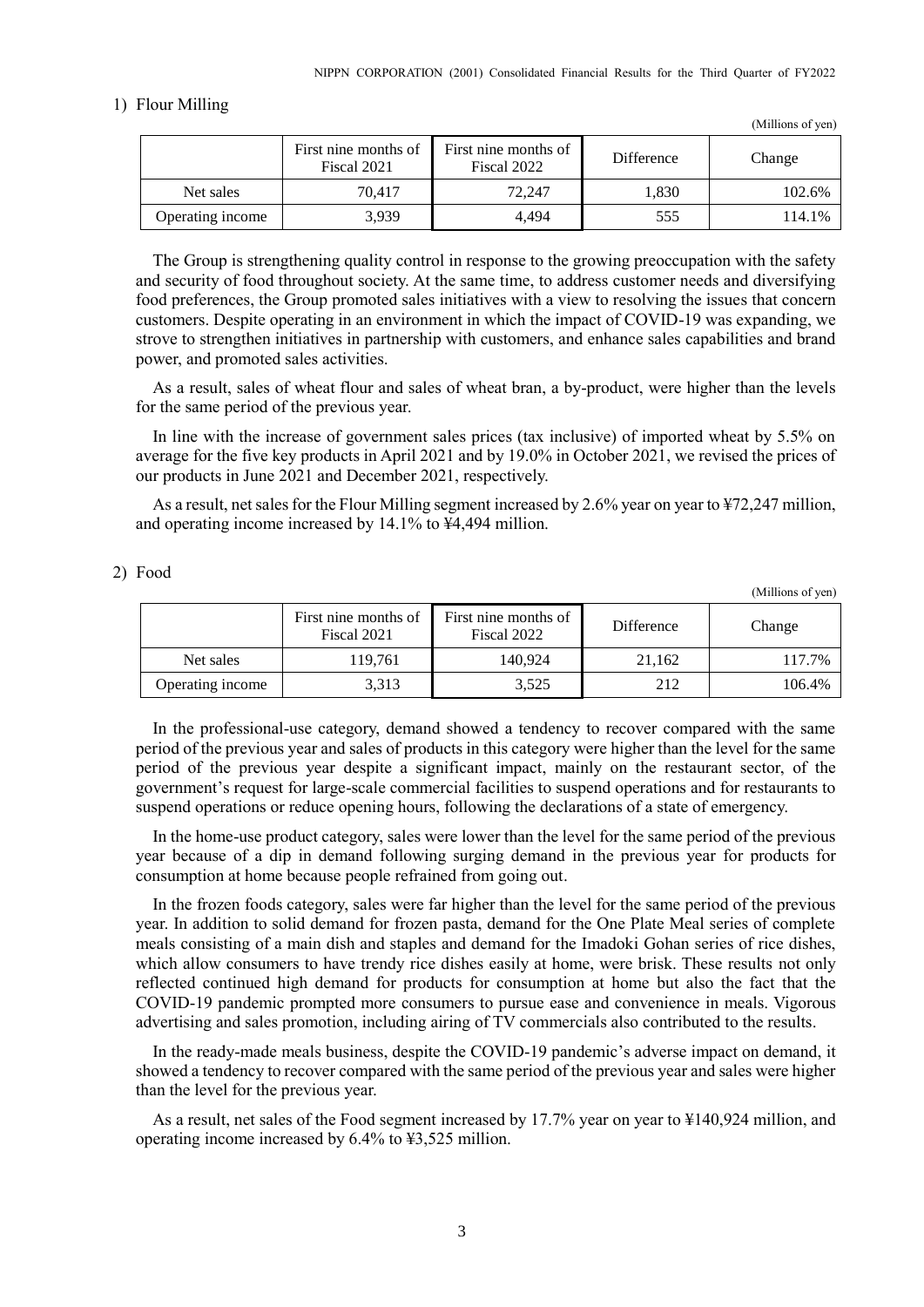### 3) Other

(Millions of yen)

 $(M)$ llions of  $($ 

|                  | First nine months of<br>Fiscal 2021 | First nine months of<br>Fiscal 2022 | Difference | Change |
|------------------|-------------------------------------|-------------------------------------|------------|--------|
| Net sales        | 25.627                              | 28,607                              | 2.980      | 111.6% |
| Operating income | 520                                 | 676                                 | 155        | 129.9% |

Sales of the pet food business were higher than the level for the same period of the previous year because shipped volume grew briskly.

Sales of the engineering business were higher than the level for the same period of the previous year, as a result of an increase in inquiries for large projects.

As a result, net sales for the Other segment increased by 11.6% year on year to ¥28,607 million, and operating income increased by 29.9% to ¥676 million.

### <span id="page-5-0"></span>**(2) Overview of financial position**

|                                  |                      |                         | (101111101150111011) |
|----------------------------------|----------------------|-------------------------|----------------------|
|                                  | As of March 31, 2021 | As of December 31, 2021 | <b>Difference</b>    |
| Current assets                   | 117,693              | 133,354                 | 15,660               |
| Non-current assets               | 190,069              | 192,855                 | 2,785                |
| Deferred assets                  | 49                   | 40                      | (9)                  |
| Total assets                     | 307,813              | 326,250                 | 18,437               |
| Current liabilities              | 69,544               | 80,378                  | 10,833               |
| Non-current liabilities          | 69,205               | 71,171                  | 1,966                |
| <b>Total liabilities</b>         | 138,749              | 151,550                 | 12,800               |
| Total net assets                 | 169,063              | 174,700                 | 5,636                |
| Total liabilities and net assets | 307,813              | 326,250                 | 18,437               |

Total assets at the end of the first nine months of fiscal 2022 increased by ¥18,437 million from the previous fiscal year end (March 31, 2021) to ¥326,250 million. This was mainly because notes and accounts receivable - trade and contract assets and property, plant and equipment increased by ¥16,090 million and ¥1,872 million, respectively.

Total liabilities increased by ¥12,800 million from the previous fiscal year end to ¥151,550 million. This was mainly because other current liabilities increased by ¥13,253 million.

Net assets increased by ¥5,636 million from the previous fiscal year end to ¥174,700 million. This was mainly attributable to increases of ¥4,766 million in retained earnings and ¥810 million in unrealized holding gain (loss) on securities.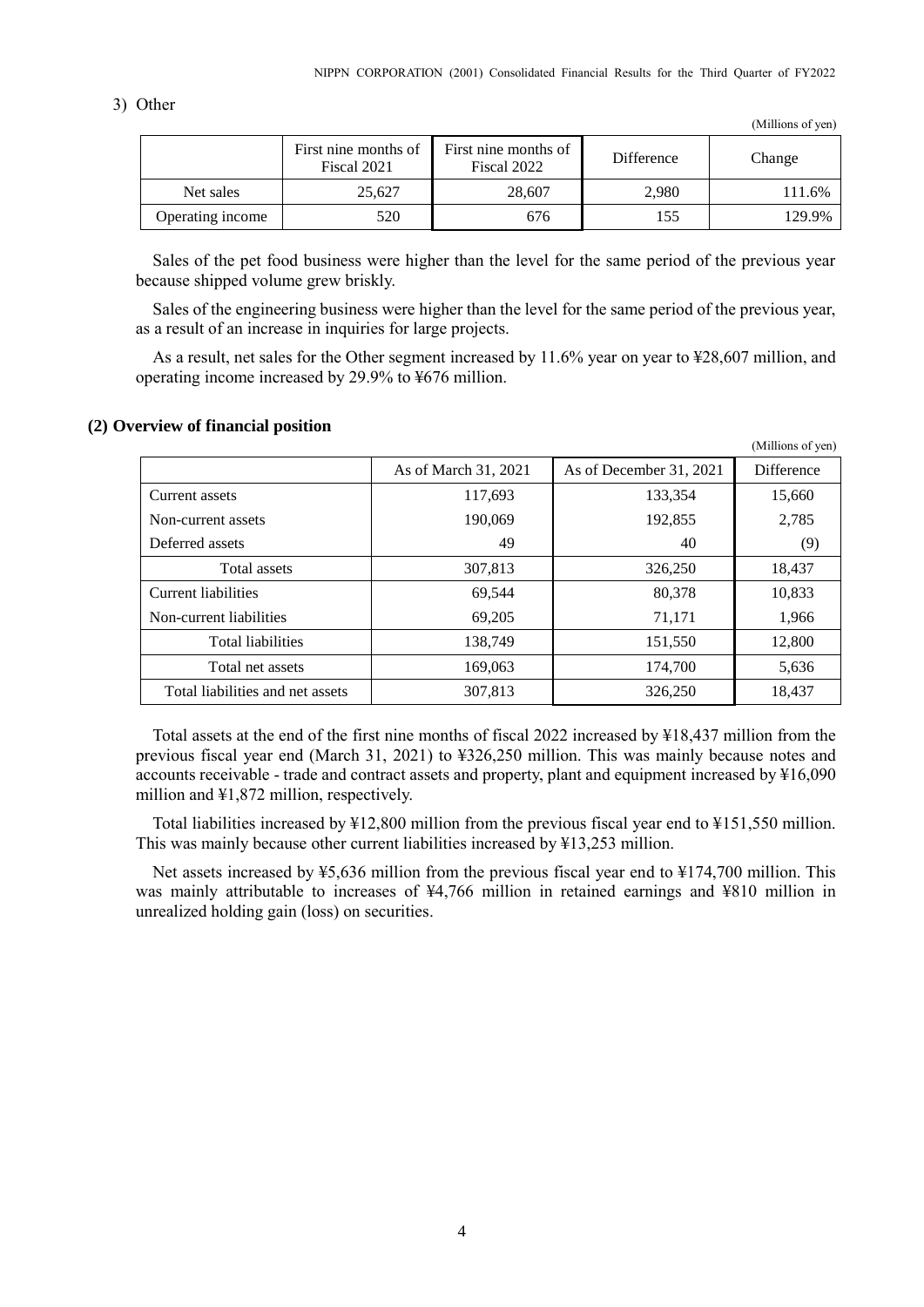### <span id="page-6-0"></span>**(3) Information on forecast of the consolidated financial results**

In light of the emergence of a new variant of the COVID-19 virus, it is particularly difficult to predict when the pandemic will abate. Cost increases due to such factors as soaring prices of raw materials and crude oil and the trend of foreign exchange rates are also expected to have an impact on business results. The business environment in which the Group operates is likely to be increasingly challenging, going forward.

In these circumstances, while continuing to exercise due care and implementing measures to prevent infection of customers and employees so as to ensure safety and a stable supply of food as part of efforts to fulfill its social responsibility, the Group aims to achieve further growth as a multifaceted food enterprise.

The consolidated business results for the first nine months of the fiscal year ending March 31, 2022, exceeded the forecast in terms of profit. However, the business environment is expected to be increasingly challenging as mentioned above. Therefore, the forecasts of consolidated business results for the full year of fiscal 2022 announced on May 14, 2021, are unchanged.

In consideration of the latest operating results and financial position and as an expression of appreciation of shareholders' ongoing support, we plan to pay a year-end dividend of  $\text{\textsterling}20$  per share, an increase of  $\text{\textsterling}2$ from the initial forecast. As a result, full-year dividends will amount to ¥38 per share. Thus, dividends will have increased for four consecutive fiscal years.

The Group recorded expenses related to a system failure caused by a cyberattack that occurred on July 7, 2021, as an extraordinary loss for the second quarter and the third quarter of fiscal 2022. We are investigating the amount of additional expenses to be incurred from the fourth quarter onward. Currently, we expect there will be no need to revise the forecasts of business results. However, if any matters arise that should be made public, such as significant differences from the forecasts, we will promptly make an announcement.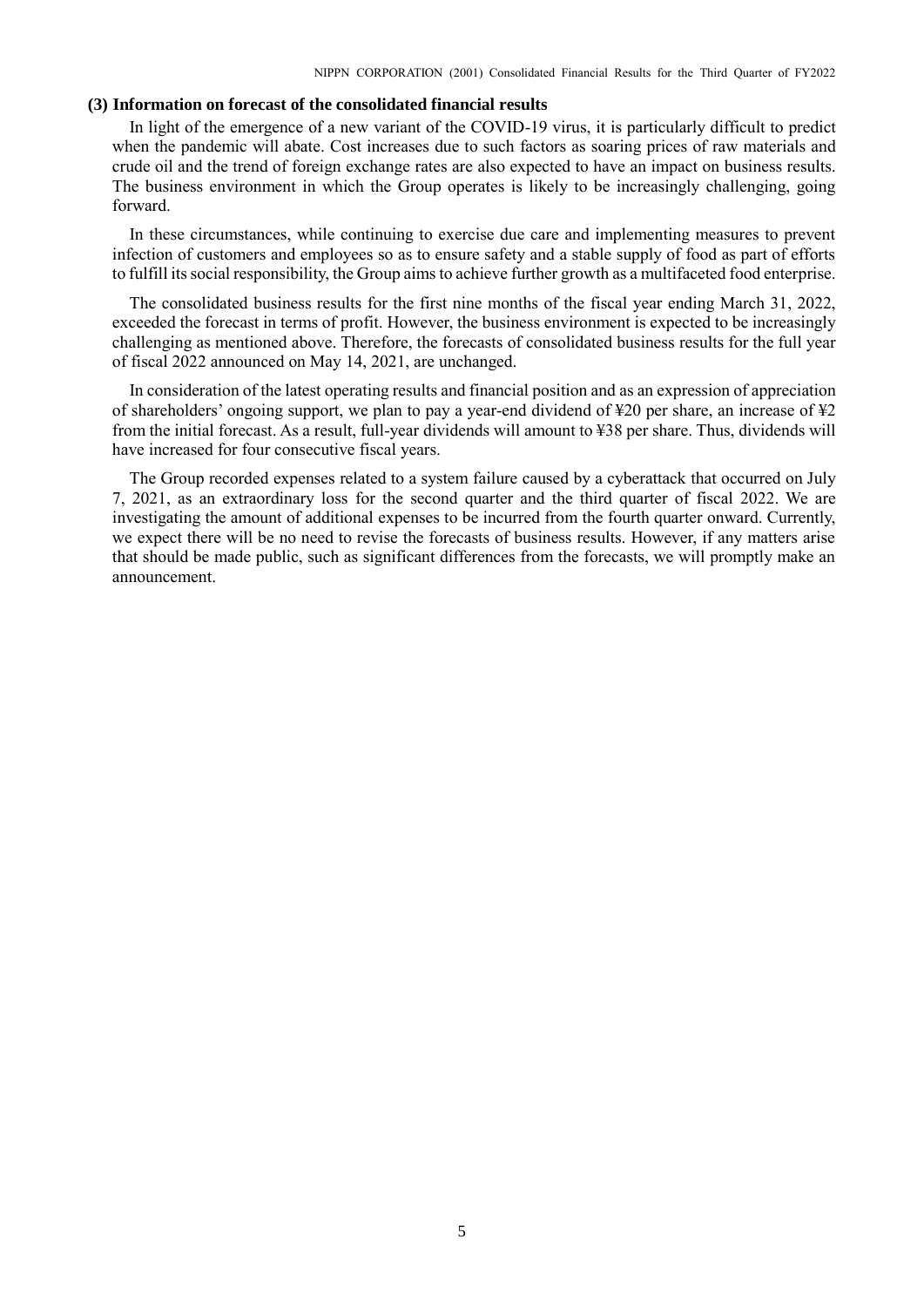## <span id="page-7-0"></span>**2. Quarterly Consolidated Financial Statements and Primary Notes**

## <span id="page-7-1"></span>**(1) Quarterly consolidated balance sheets**

|                                                              |                                  | (Millions of yen)                                       |
|--------------------------------------------------------------|----------------------------------|---------------------------------------------------------|
|                                                              | FY2021<br>(As of March 31, 2021) | Third Quarter of FY2022<br>(As of December 31,<br>2021) |
| Assets                                                       |                                  |                                                         |
| Current assets                                               |                                  |                                                         |
| Cash and deposits                                            | 37,486                           | 34,089                                                  |
| Notes and accounts receivable - trade and<br>contract assets | 41,848                           | 57,939                                                  |
| Merchandise and finished goods                               | 16,662                           | 17,516                                                  |
| Work in process                                              | 219                              | 109                                                     |
| Raw materials and supplies                                   | 17,394                           | 19,009                                                  |
| Other current assets                                         | 4,143                            | 4,754                                                   |
| Allowance for doubtful accounts                              | (59)                             | (64)                                                    |
| Total current assets                                         | 117,693                          | 133,354                                                 |
| Non-current assets                                           |                                  |                                                         |
| Property, plant and equipment                                |                                  |                                                         |
| Buildings and structures, net                                | 45,932                           | 48,194                                                  |
| Machinery, equipment and vehicles, net                       | 21,692                           | 22,677                                                  |
| Land                                                         | 40,269                           | 41,605                                                  |
| Construction in progress                                     | 3,814                            | 1,116                                                   |
| Other, net                                                   | 2,531                            | 2,519                                                   |
| Total property, plant and equipment                          | 114,240                          | 116,113                                                 |
| Intangible assets                                            |                                  |                                                         |
| Goodwill                                                     | 1,644                            | 1,465                                                   |
| Other                                                        | 1,213                            | 1,097                                                   |
| Total intangible assets                                      | 2,858                            | 2,562                                                   |
| Investments and other assets                                 |                                  |                                                         |
| Investment securities                                        | 65,809                           | 66,695                                                  |
| Other assets                                                 | 7,625                            | 7,940                                                   |
| Allowance for doubtful accounts                              | (464)                            | (456)                                                   |
| Total investments and other assets                           | 72,970                           | 74,179                                                  |
| Total non-current assets                                     | 190,069                          | 192,855                                                 |
| Deferred assets                                              | 49                               | 40                                                      |
| Total assets                                                 | 307,813                          | 326,250                                                 |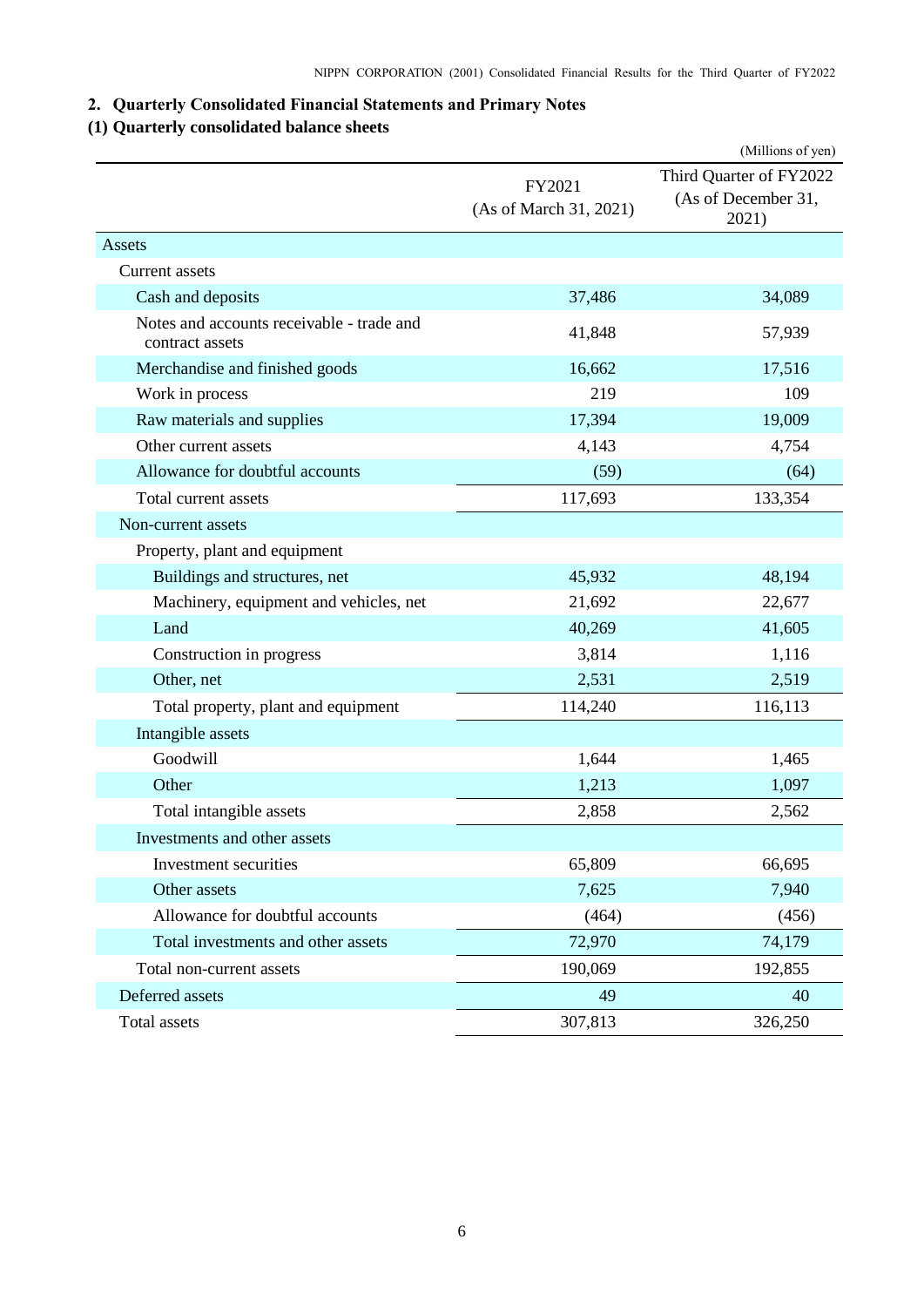|                                                                   |                                  | (Millions of yen)                                       |
|-------------------------------------------------------------------|----------------------------------|---------------------------------------------------------|
|                                                                   | FY2021<br>(As of March 31, 2021) | Third Quarter of FY2022<br>(As of December 31,<br>2021) |
| Liabilities                                                       |                                  |                                                         |
| <b>Current liabilities</b>                                        |                                  |                                                         |
| Notes and accounts payable - trade                                | 25,931                           | 26,448                                                  |
| Short-term loans payable                                          | 22,388                           | 21,407                                                  |
| Current portion of bonds                                          |                                  | 96                                                      |
| Income taxes payable                                              | 2,371                            | 754                                                     |
| Provision for bonuses                                             | 690                              | 256                                                     |
| Other current liabilities                                         | 18,162                           | 31,415                                                  |
| Total current liabilities                                         | 69,544                           | 80,378                                                  |
| Non-current liabilities                                           |                                  |                                                         |
| Bonds payable                                                     | 536                              | 392                                                     |
| Convertible bond-type bonds with<br>subscription rights to shares | 25,074                           | 25,060                                                  |
| Long-term loans payable                                           | 22,181                           | 23,639                                                  |
| Retirement benefit liability                                      | 3,747                            | 3,760                                                   |
| Accrued retirement benefits for directors                         | 809                              | 445                                                     |
| Other non-current liabilities                                     | 16,856                           | 17,872                                                  |
| Total non-current liabilities                                     | 69,205                           | 71,171                                                  |
| <b>Total liabilities</b>                                          | 138,749                          | 151,550                                                 |
| Net assets                                                        |                                  |                                                         |
| Shareholders' equity                                              |                                  |                                                         |
| Capital stock                                                     | 12,240                           | 12,240                                                  |
| Capital surplus                                                   | 11,308                           | 11,305                                                  |
| <b>Retained earnings</b>                                          | 115,366                          | 120,133                                                 |
| Treasury shares                                                   | (3,317)                          | (3,306)                                                 |
| Total shareholders' equity                                        | 135,598                          | 140,372                                                 |
| Accumulated other comprehensive income                            |                                  |                                                         |
| Unrealized holding gain (loss) on securities                      | 27,770                           | 28,580                                                  |
| Deferred gain (loss) on hedges                                    | 37                               | 19                                                      |
| Foreign currency translation adjustment                           | 493                              | 616                                                     |
| Retirement benefits liability adjustments                         | 308                              | 315                                                     |
| Total accumulated other comprehensive income                      | 28,610                           | 29,532                                                  |
| Subscription rights to shares                                     | 234                              | 279                                                     |
| Non-controlling interests                                         | 4,620                            | 4,515                                                   |
| Total net assets                                                  | 169,063                          | 174,700                                                 |
| Total liabilities and net assets                                  | 307,813                          | 326,250                                                 |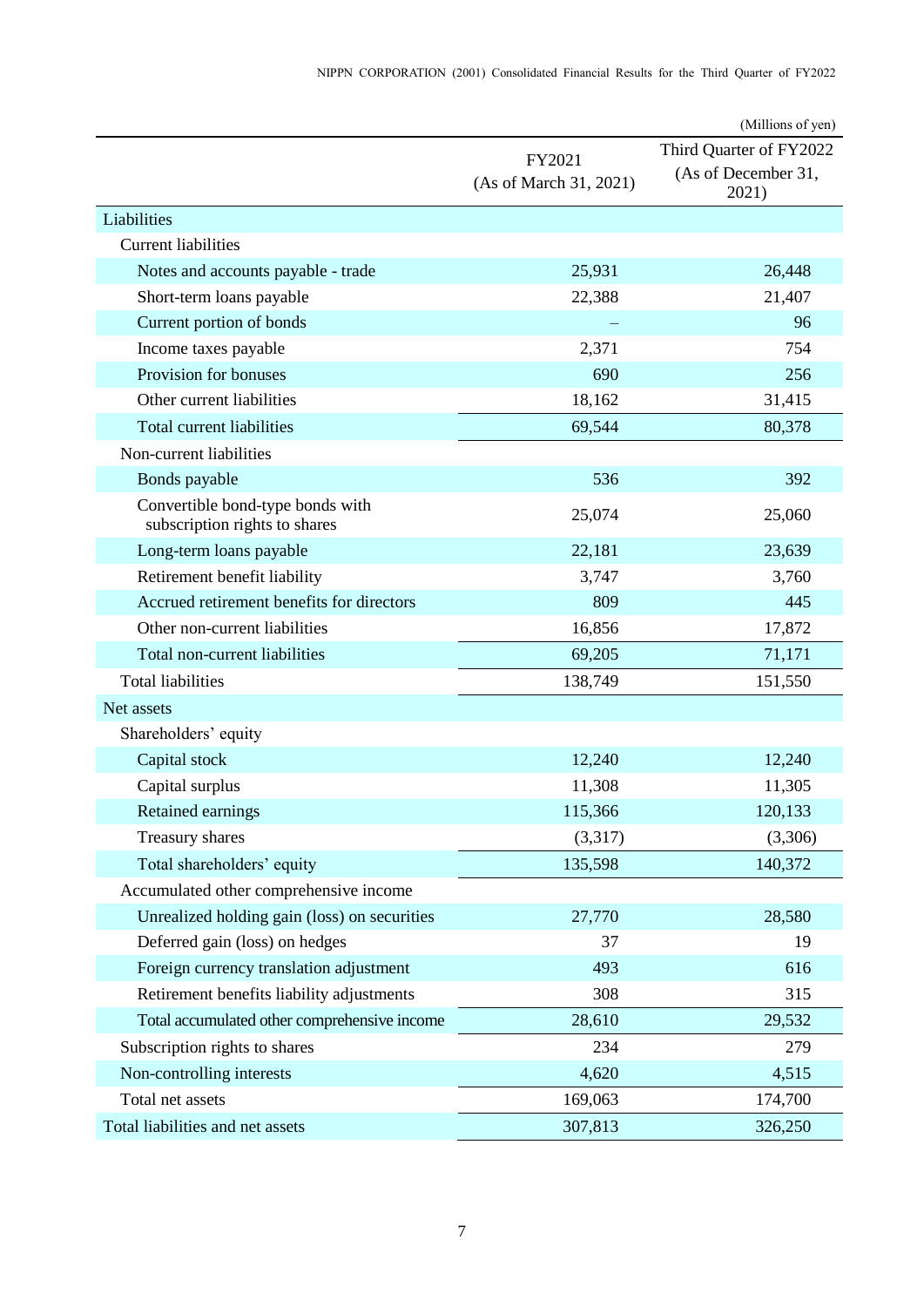## <span id="page-9-0"></span>**(2) Quarterly consolidated statements of income and comprehensive income (Quarterly consolidated statements of income)**

<span id="page-9-1"></span>

|                                                                  |                                              | (Millions of yen)                            |
|------------------------------------------------------------------|----------------------------------------------|----------------------------------------------|
|                                                                  | Third Quarter of FY2021                      | Third Quarter of FY2022                      |
|                                                                  | (From April 1, 2020<br>to December 31, 2020) | (From April 1, 2021<br>to December 31, 2021) |
| Net sales                                                        | 215,805                                      | 241,779                                      |
| Cost of sales                                                    | 164,111                                      | 185,100                                      |
| Gross profit                                                     | 51,693                                       | 56,678                                       |
| Selling, general and administrative expenses                     | 43,981                                       | 47,992                                       |
| Operating income                                                 | 7,711                                        | 8,686                                        |
| Non-operating income                                             |                                              |                                              |
| Interest income                                                  | 67                                           | 48                                           |
| Dividend income                                                  | 1,468                                        | 1,507                                        |
| Share of profit of entities accounted for using<br>equity method | 184                                          | 197                                          |
| Other                                                            | 631                                          | 1,281                                        |
| Total non-operating income                                       | 2,351                                        | 3,034                                        |
| Non-operating expenses                                           |                                              |                                              |
| Interest expenses                                                | 128                                          | 147                                          |
| Other                                                            | 319                                          | 195                                          |
| Total non-operating expenses                                     | 448                                          | 343                                          |
| Ordinary income                                                  | 9,614                                        | 11,376                                       |
| Extraordinary income                                             |                                              |                                              |
| Gain on sales of fixed assets                                    | 363                                          | 57                                           |
| Gain on sales of investment securities                           | 355                                          | 1,051                                        |
| Total extraordinary income                                       | 718                                          | 1,108                                        |
| Extraordinary expenses                                           |                                              |                                              |
| Loss on sales and disposal of fixed assets                       | 84                                           | 64                                           |
| Loss on sale of shares of subsidiaries and<br>associates         |                                              | 24                                           |
| <b>Impairment</b> loss                                           | 233                                          | 31                                           |
| Company name change cost                                         | 297                                          |                                              |
| System failure response costs                                    |                                              | 1,174                                        |
| Other                                                            | 256                                          | 19                                           |
| Total extraordinary expenses                                     | 872                                          | 1,314                                        |
| Profit before income taxes                                       | 9,460                                        | 11,171                                       |
| Income taxes - current                                           | 2,521                                        | 2,951                                        |
| Income taxes - deferred                                          | 609                                          | 617                                          |
| Total income taxes                                               | 3,130                                        | 3,568                                        |
| Profit                                                           | 6,330                                        | 7,603                                        |
| Profit (loss) attributable to non-controlling<br>interests       | 112                                          | (31)                                         |
| Profit attributable to owners of parent                          | 6,217                                        | 7,634                                        |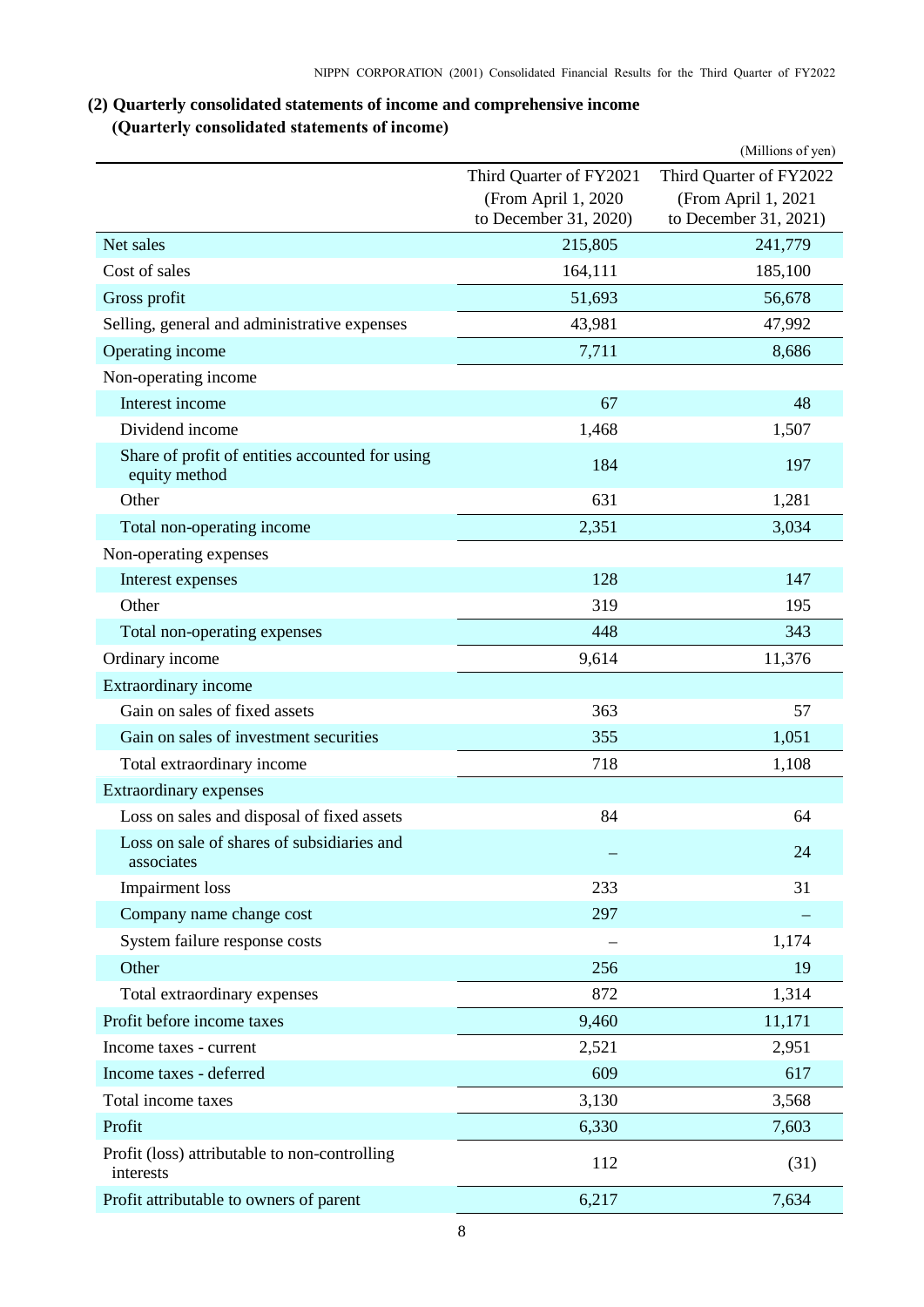<span id="page-10-0"></span>

|                                                                                      |                         | (Millions of yen)       |
|--------------------------------------------------------------------------------------|-------------------------|-------------------------|
|                                                                                      | Third Quarter of FY2021 | Third Quarter of FY2022 |
|                                                                                      | (From April 1, 2020)    | (From April 1, 2021)    |
|                                                                                      | to December 31, 2020)   | to December 31, 2021)   |
| Profit                                                                               | 6,330                   | 7,603                   |
| Other comprehensive income (loss)                                                    |                         |                         |
| Unrealized holding gain (loss) on securities                                         | 1,915                   | 795                     |
| Deferred gain (loss) on hedges                                                       | (6)                     | (18)                    |
| Foreign currency translation adjustment                                              | (590)                   | 115                     |
| Retirement benefits liability adjustments                                            | 147                     | 9                       |
| Share of other comprehensive income of<br>entities accounted for using equity method | (17)                    | 24                      |
| Total other comprehensive income (loss)                                              | 1,447                   | 926                     |
| Comprehensive income                                                                 | 7,778                   | 8,529                   |
| (Comprehensive income attributable to)                                               |                         |                         |
| Comprehensive income attributable to<br>owners of parent                             | 7,646                   | 8,556                   |
| Comprehensive income (loss) attributable to<br>non-controlling interests             | 132                     | (26)                    |

## **(Quarterly consolidated statements of comprehensive income)**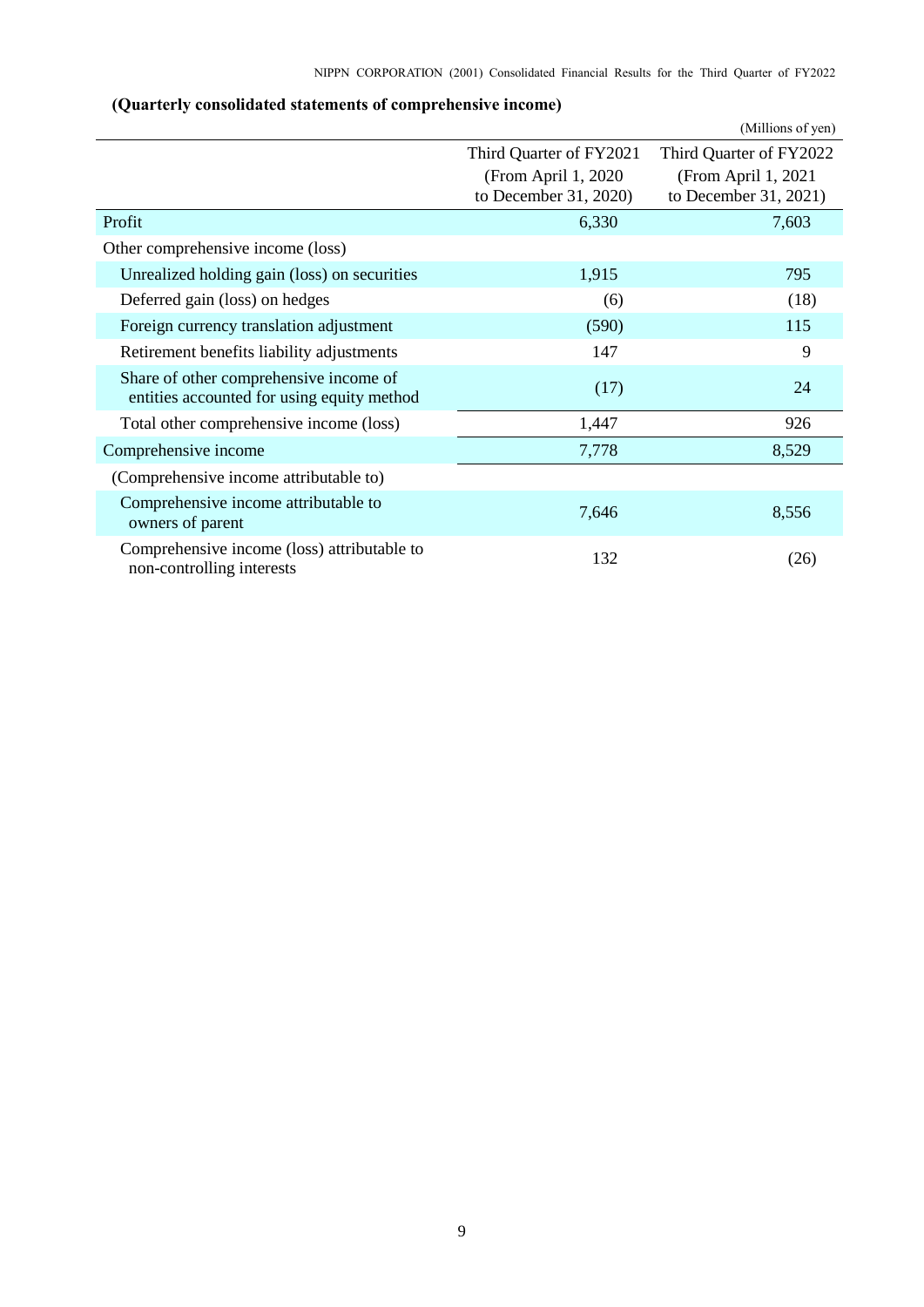#### <span id="page-11-1"></span><span id="page-11-0"></span>**(3) Notes on quarterly consolidated financial information**

### **(Notes on going concern assumption)**

Not applicable.

## <span id="page-11-2"></span>**(Notes to significant changes in the amount of shareholders' equity)**

Not applicable.

### <span id="page-11-3"></span>**(Changes in accounting policies)**

(Application of the Accounting Standard for Revenue Recognition, etc.)

Effective from the beginning of the first quarter of the fiscal year ending March 31, 2022, the Company applies "Accounting Standard for Revenue Recognition" (ASBJ Statement No. 29, March 31, 2020), etc. and recognizes the amount expected to be received in exchange for goods or services as revenue when the control of the promised goods or services has been transferred to a customer. Major changes due to the application of the Accounting Standard for Revenue Recognition, etc. are described below.

#### (1) Transactions as an agent

Regarding transactions in which the Group acts as an agent in providing merchandise or finished goods to a customer, previously the gross amount of consideration received from the customer had been recognized as revenue. However, the method has been changed and the net amount of consideration received from the customer from which the amount payable to a supplier of the merchandise or finished goods is deducted is recognized as revenue.

#### (2) Sales incentives

Whereas previously certain sales incentives and other fees paid to customers had been recorded as selling, general and administrative expenses, the method has been changed and they are deducted from net sales.

(3) Change in the basis for revenue recognition

Regarding certain transactions of the Group, whereas previously revenue had been recognized at the time of shipping of merchandise or finished goods, the method has been changed and revenue is recognized at the time of completion of the handover.

The said changes in the accounting policies shall be retrospectively applied, in principle, and the quarterly consolidated financial statements for the first nine months of fiscal year ended March 31, 2021, and consolidated financial statements for the fiscal year ended March 31, 2021, after retrospective application are presented.

As a result, compared with the figures before retrospective application, net sales, cost of sales, and selling, general and administrative expenses for the first nine months of the previous year decreased by ¥31,656 million, ¥11,946 million, and ¥19,732 million, respectively, and operating income, ordinary income, and profit before income taxes each increased by ¥23 million. Moreover, the beginning balance of retained earnings for the previous year decreased by ¥84 million because the cumulative effect of the retrospective application was reflected in the beginning balance of net assets for the previous year.

As a result of the application of the Accounting Standard for Revenue Recognition, etc., "Notes and accounts receivable - trade," which was presented under "Current assets" in the consolidated balance sheet for the previous year, is included in "Notes and accounts receivable - trade and contract assets" from the first quarter of fiscal 2022. In accordance with the transitional treatment stipulated in Paragraph 28-15 of the Accounting Standard for Quarterly Financial Reporting (ASBJ Statement No. 12, March 31, 2020), information on the composition of revenue from contracts with customers for the first nine months of the previous year is not presented.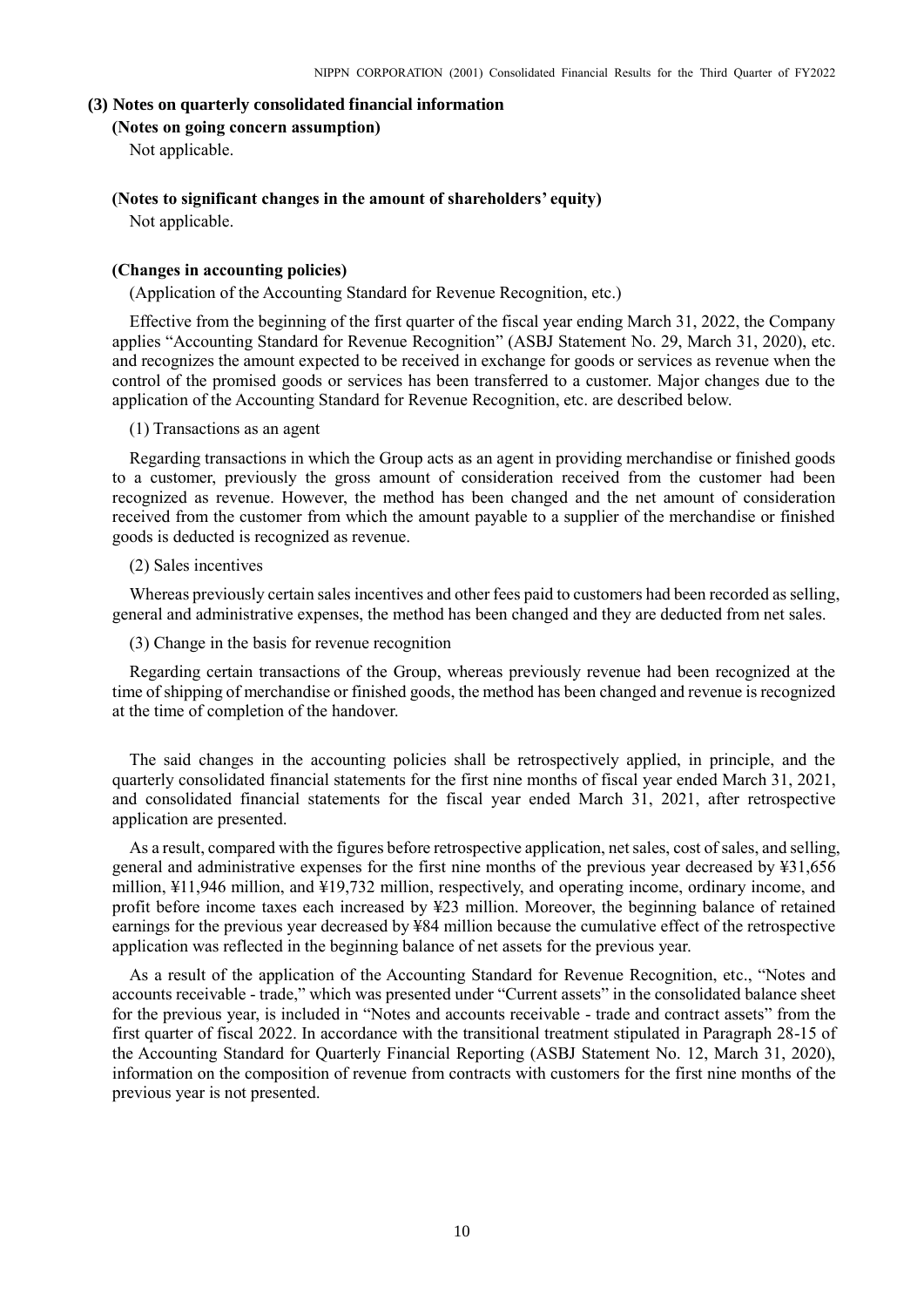(Application of the Accounting Standard for Fair Value Measurement, etc.)

Effective from the beginning of the first quarter of the fiscal year ending March 31, 2022, the Company applies the "Accounting Standard for Fair Value Measurement" (ASBJ Statement No. 30, July 4, 2019), etc. and will apply the new accounting policy stipulated by the Accounting Standard for Fair Value Measurement, etc. from now on in accordance with the transitional treatment stipulated in Paragraph 19 of the Accounting Standard for Fair Value Measurement and Paragraph 44-2 of the "Accounting Standard for Financial Instruments" (ASBJ Statement No. 10, July 4, 2019). There is no impact on quarterly consolidated financial statements.

### <span id="page-12-0"></span>**(Segment information, etc.)**

[Segment information]

- I. Third quarter of FY2021 (From April 1, 2020 to December 31, 2020)
- 1. Information on sales and income (loss) by reportable segment

|                                                 |                     |         |         |                   |         |                         | (Millions of yen)                                                                       |
|-------------------------------------------------|---------------------|---------|---------|-------------------|---------|-------------------------|-----------------------------------------------------------------------------------------|
|                                                 | Reportable segments |         |         |                   |         |                         | <b>Amounts</b>                                                                          |
|                                                 | Flour<br>Milling    | Food    | Total   | Other<br>(Note 1) | Total   | Adjustments<br>(Note 2) | recorded in<br>quarterly<br>consolidated<br>financial<br>statements <sup>(Note 3)</sup> |
| Net sales                                       |                     |         |         |                   |         |                         |                                                                                         |
| Net sales to external customers                 | 70,417              | 119.761 | 190.178 | 25.627            | 215,805 |                         | 215,805                                                                                 |
| Internal sales or transfers between<br>segments | 1,348               | 386     | 1,735   | 5,762             | 7.497   | (7, 497)                |                                                                                         |
| Total                                           | 71,765              | 120,147 | 191,913 | 31,390            | 223,303 | (7, 497)                | 215,805                                                                                 |
| Segment income                                  | 3,939               | 3,313   | 7,252   | 520               | 7,772   | (61)                    | 7,711                                                                                   |

Notes: 1. The "Other" column indicates businesses not included in the reportable segments, including pet food, health food, engineering and real estate leasing.

2. Segment income adjustment of ¥(61) million includes elimination of inter-segment transactions and corporate expenses.

3. Segment income is adjusted to reconcile total segment income to operating income in the quarterly consolidated financial statements.

2. Information about impairment loss on fixed assets and about goodwill etc. by reportable segment (Material impairment loss pertaining to fixed assets)

The Food segment and other operations recorded an impairment loss on fixed assets amounting to ¥136 million and ¥96 million, respectively. The amount of the impairment loss on fixed assets of other operations relates to the restaurant business etc.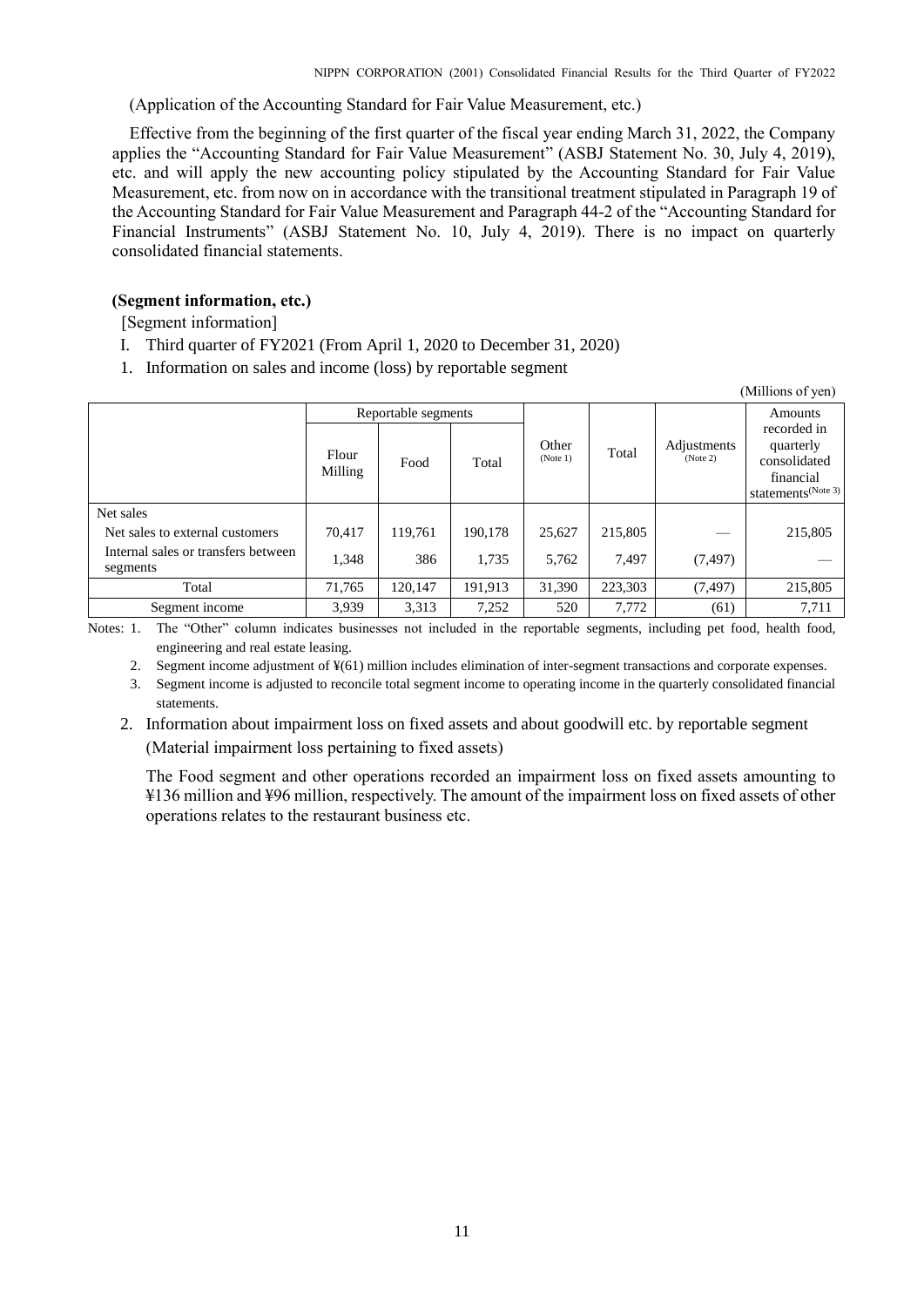- II. Third quarter of FY2022 (From April 1, 2021 to December 31, 2021)
- 1. Information on sales and income (loss) by reportable segment and composition of revenue

|                                                 |                  |                     |         |                   |         |                         | (Millions of yen)                                                                       |
|-------------------------------------------------|------------------|---------------------|---------|-------------------|---------|-------------------------|-----------------------------------------------------------------------------------------|
|                                                 |                  | Reportable segments |         |                   |         | Adjustments<br>(Note 2) | Amounts                                                                                 |
|                                                 | Flour<br>Milling | Food                | Total   | Other<br>(Note 1) | Total   |                         | recorded in<br>quarterly<br>consolidated<br>financial<br>statements <sup>(Note 3)</sup> |
| Net sales                                       |                  |                     |         |                   |         |                         |                                                                                         |
| Revenue from contracts with<br>customers        | 72,247           | 140.889             | 213,136 | 27,891            | 241,028 |                         | 241,028                                                                                 |
| Other revenue                                   |                  | 34                  | 34      | 715               | 750     |                         | 750                                                                                     |
| Net sales to external customers                 | 72,247           | 140,924             | 213,171 | 28,607            | 241,779 |                         | 241,779                                                                                 |
| Internal sales or transfers between<br>segments | 1,535            | 475                 | 2.011   | 1.736             | 3.747   | (3,747)                 |                                                                                         |
| Total                                           | 73,783           | 141,399             | 215,182 | 30,344            | 245,527 | (3,747)                 | 241,779                                                                                 |
| Segment income                                  | 4,494            | 3,525               | 8,019   | 676               | 8,696   | (10)                    | 8,686                                                                                   |

Notes: 1. The "Other" column indicates businesses not included in the reportable segments, including pet food, health food, engineering and real estate leasing.

2. Segment income adjustment of ¥(10) million includes elimination of inter-segment transactions and corporate expenses.

3. Segment income is adjusted to reconcile total segment income to operating income in the quarterly consolidated financial statements.

2. Information about impairment loss on fixed assets and about goodwill etc. by reportable segment (Material impairment loss pertaining to fixed assets)

The other operations recorded an impairment loss on fixed assets amounting to ¥31 million.

3. Change in reportable segments

The method of measurement of segment income (loss) has been changed in accordance with the change in the method of accounting treatment for revenue recognition as a result of application of the Accounting Standard for Revenue Recognition, etc. from the beginning of the first quarter of fiscal 2022, as described in the "(Changes in accounting policies)" above.

Segment information for the third quarter of fiscal 2021 presented was prepared using the segment income (loss) measurement method after the change.